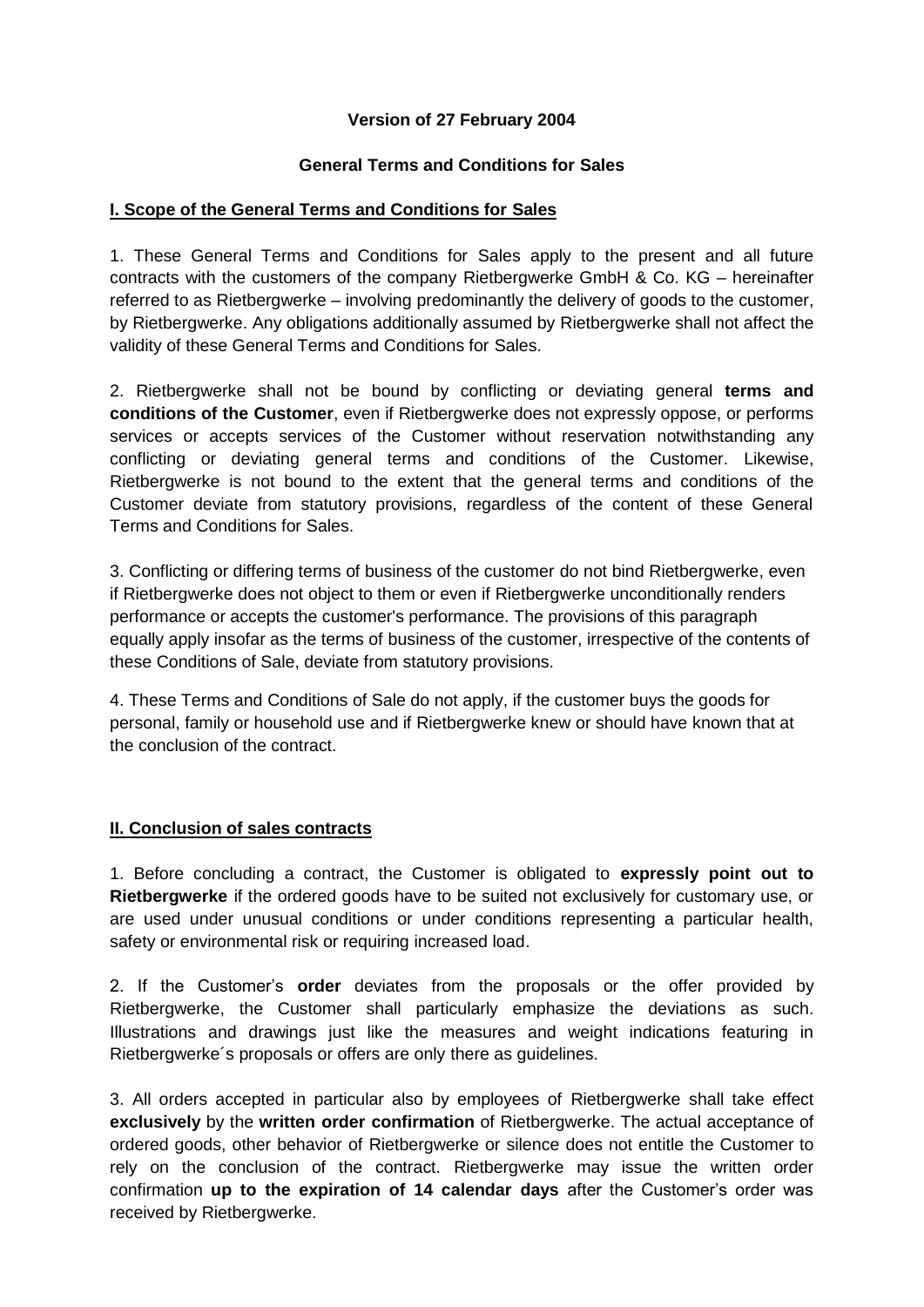4. The written order confirmation of Rietbergwerke is decisive for the scope of the entire **content of the contract**. Subject to any objections of the Customer which are made at short notice and in writing, the written order confirmation of Rietbergwerke shall bring the contact into effect, even if it does not contain all topics on which the Customer wanted to make an agreement, or otherwise deviates from the statements of the Customer, in particular also with regard to the exclusive applicability of these General Terms and Conditions for Sales. Specific wishes of the Customer, in particular guarantees or other covenants with regard to the processing of the ordered goods or the performance of the contract therefore require express written confirmation in each case.

5. The **employees** of Rietbergwerke s well as the commercial agents and other sales agents are not authorized to refrain from the requirement of the written order confirmation, or to enter into commitments with a deviating content, or to declare guarantees. **Modifications** of the concluded contract shall also require a written confirmation of Rietbergwerke.

### **III. Obligations of Rietbergwerke**

1. Rietbergwerke must deliver the goods specified in the written acknowledgement of the order and transfer the property in the goods. Rietbergwerke is not obliged to perform obligations not stated in the written acknowledgment of the order by Rietbergwerke or in these Conditions of Sale, in particular Rietbergwerke is under no obligation to establish compatibility with services or products of other contractors, to supply documents, to furnish information or to deliver accessories not explicitly agreed upon in writing, to install additional safety devices, to carry out assemblies or to advise the customer.

2. Third parties not involved in the conclusion of the contract, in particular the customer's clients, are not entitled to request delivery to be made to them or to bring any other contractual claim against Rietbergwerke. The customer's responsibility to take delivery continues to exist even if he assigns rights to third parties.

3. Rietbergwerke undertakes to deliver goods of average kind and quality taking account of the tolerances customary in trade concerning the kind, quantity and quality. Rietbergwerke is entitled to make part deliveries and to invoice them separately. If the goods cannot be delivered in the condition offered at the time of the formation of the contract because technical improvements to goods of series production were made, Rietbergwerke is entitled to deliver the goods with the technical improvements.

4. Agreed **delivery time periods** or **delivery dates** are subject to the customer's procuring any required documents, releases, permits, approvals, licences or any other authorizations or consents in sufficient time, opening letters of credit and/or making down-payments as agreed and performing all other obligations incumbent upon him properly and in good time. Moreover, agreed delivery time periods begin on the date of the written acknowledgement of the order by Rietbergwerke. Rietbergwerke is entitled to deliver earlier than at the agreed delivery time.

5. Rietbergwerke is entitled to perform contractual obligations **after the scheduled date**, if the Customer is informed about the delay and a period for subsequent performance is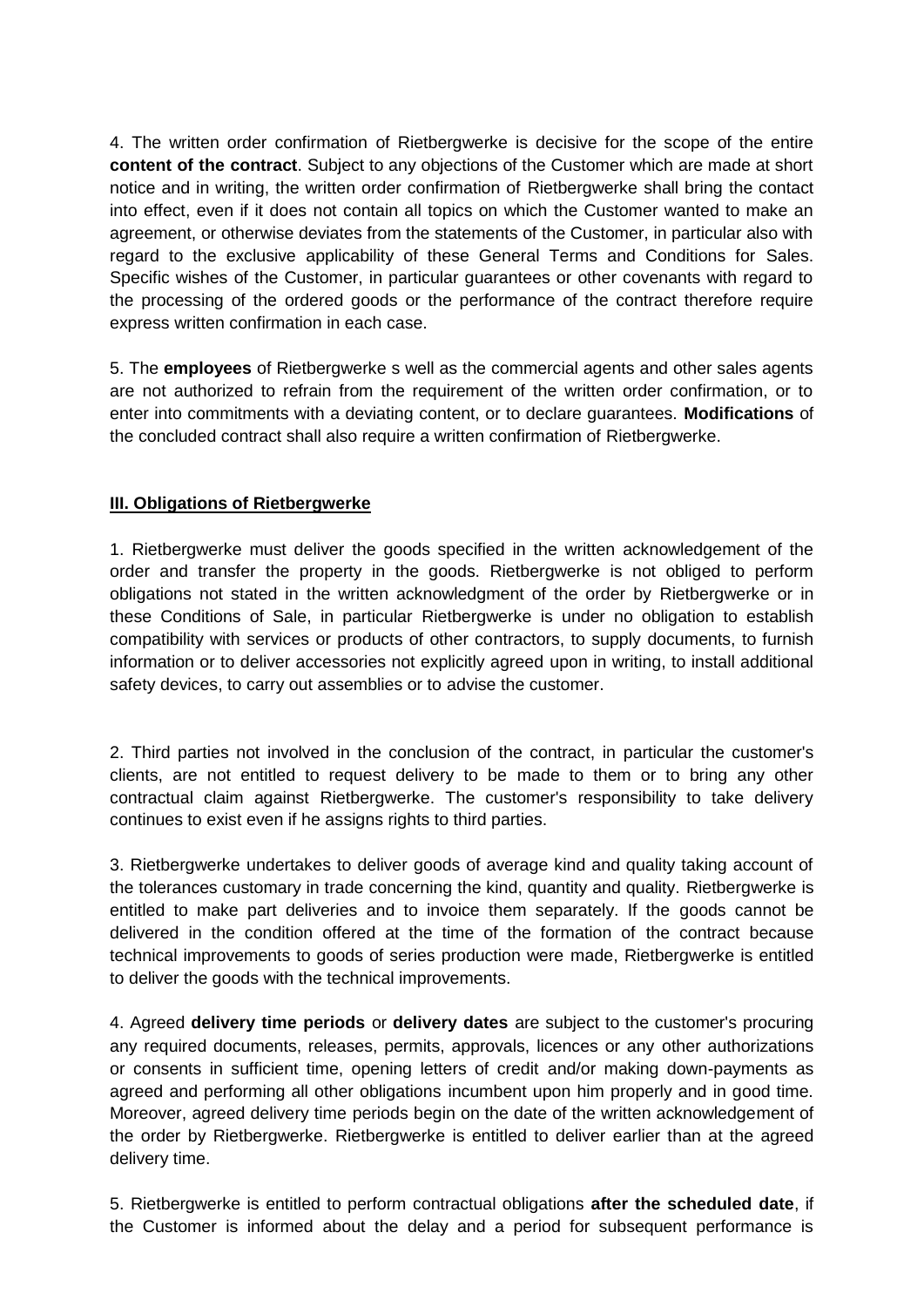notified to the Customer, unless subsequent performance is unacceptable to the Customer, or the Customer refuses the offer of subsequent performance within a reasonable period. In case of subsequent performance, Rietbergwerke shall refund the additional expenses of the Customer which are demonstrably necessary due to the delay, to the extent that Rietbergwerke is liable for damages according to the provisions of Section VII.

6: **Risks as to price and performance** even in relation to goods which are not clearly identifiable to the contract and without it being necessary for Rietbergwerke to give notice, pass to the customer at the latest as soon as the loading of the goods has begun or as soon as the customer does not take delivery in accordance with the contract or title to the goods has passed to the customer. The **loading of the goods** is part of the customer`s obligations. The agreement of other Incoterms or of clauses such as "delivery free......." or similar ones merely involve a variation of the provisions as to the transportation and the transportation costs; besides that, the provisions laid down in these Conditions of Sale remain applicable.

7. Rietbergwerke is not obligated to take back **packaging material** (transport, sales or other packaging) from the Customer. Notwithstanding any legal provisions, the Customer shall reuse, recycle or otherwise dispose of the packaging as prescribed otherwise at its own expense. The provision above shall apply regardless of whether the packaging is charged separately to the Customer or not.

8. Without waving any further statutory rights, Rietbergwerke is entitled to the **defense of uncertainty** according to § 321 of the German Civil Code (BGB) in particular if the Customer insufficiently performs its obligations to Rietbergwerke or third parties, or is slow to pay, or the limit set by a credit insurer is exceeded or will be exceeded with the forthcoming delivery. Instead of the defense, Rietbergwerke may make future works – including already confirmed works – dependent on prepayment. Rietbergwerke is not obligated to continue with its services as long as services provided by the Customer to avoid the defense do not offer sufficient security or may be subject to appeal.

## **IV. Price and payment**

1. Notwithstanding any further obligations to secure or prepare payments, the compensation shall be **due for payment** upon the issue of the invoice. The amount of the interest payable after the due date provided by law shall be determined according to § 288 BGB. Periods granted for payment will cease to apply and receivables will be immediately due for payment if the opening of insolvency proceedings on the Customer's assets is applied for, if the Customer fails to meet material obligations owed to Rietbergwerke or third parties without a justified cause, or if the Customer has provided inaccurate information on its creditworthiness.

2. The agreed-on price shall cover the services to be rendered by Rietbergwerke, excluding packaging. In addition, the customer shall pay the applicable VAT, which is to be calculated separately.

3. Covenants for **cash discounts** must be shown in each individual case in the written order confirmation of Rietbergwerke, and shall apply only under the condition of timely and full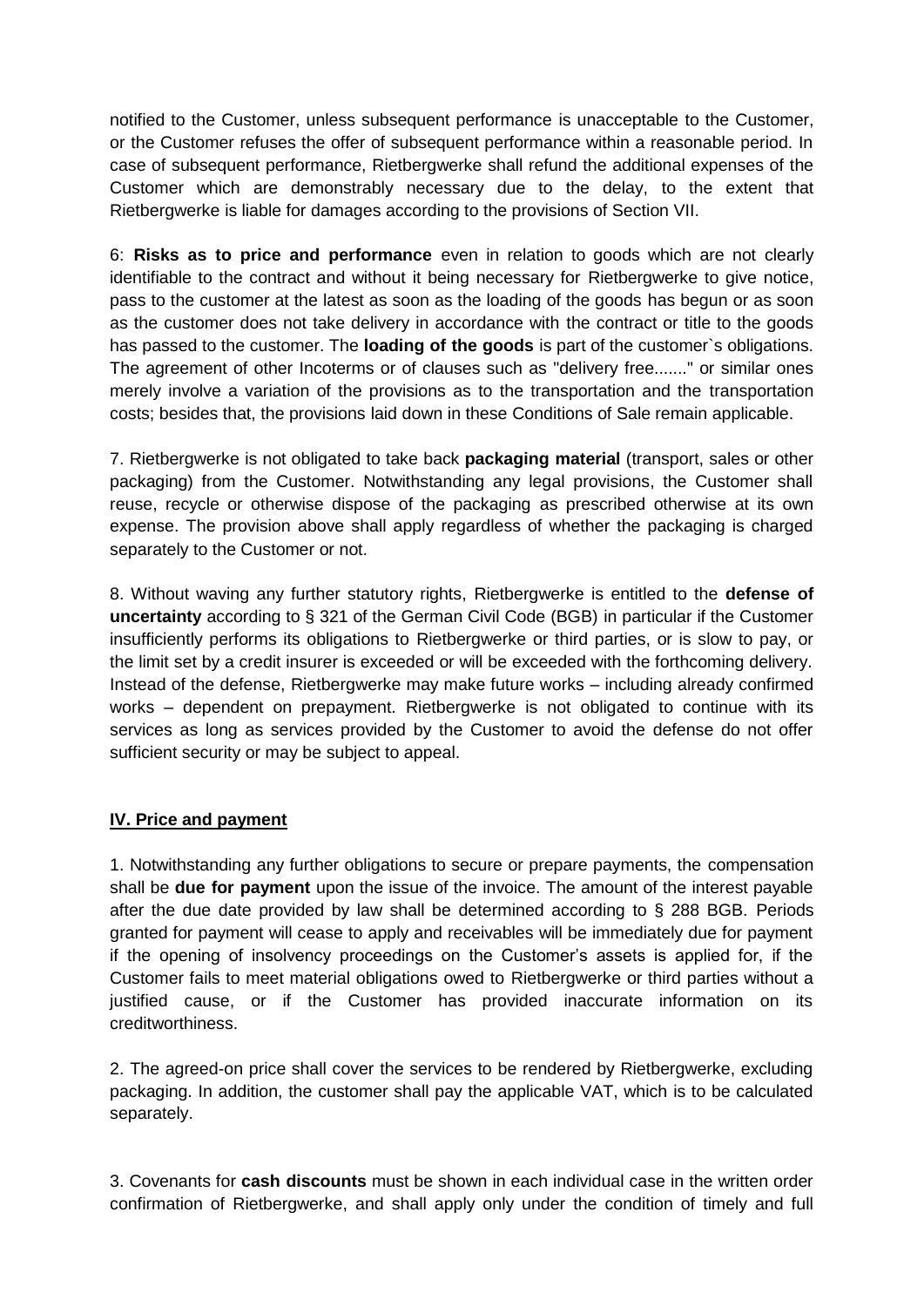payment. Rietbergwerke employees, commercial agents or other sales intermediaries are not authorized to accept payments.

4. The **payments** shall be transferred in EUROS without deduction and free of charge through the banking institution designated by Rietbergwerke. **Timeliness** of the payment depends on the time when the amount is credited to the bank account without reservation.

5. Rietbergwerke may **set off** incoming payments at its own discretion against the accounts receivable from the Customer by virtue of its own or assigned rights at the time of payment.

6. Rights of the Customer to **set-off** against the claims of Rietbergwerke are excluded, unless the counterclaim is founded in the Customer's own right and has either been legally established by a court or is due and undisputed or has been accepted by Rietbergwerke in writing.

7. Rights of the Customer to **withhold** the payment or to raise defenses are excluded, unless Rietbergwerke has materially violated obligations which are due to and arising from the same contractual relationship in spite of a written warning, and has not offered appropriate security.

### **V. Delivery of non-conforming Goods or Goods with Defective Title**

1. Without waiving the statutory exclusions or restrictions of responsibility of Rietbergwerke, the goods are considered to have a **material defect** if they deviate significantly from the kind, quantity or quality agreed in the written order confirmation, taking into account the provisions in Section III., or in the absence of agreed quality, if they deviate significantly from the quality customary in Rietberg, or if it is obvious that they are not suitable for the use which is customary in Rietberg. Changes in design, construction or material which reflect technical improvements do not constitute a lack of conformity with the contract. Second-hand goods are delivered without any liability for their conformity.

2. Unless expressly provided otherwise in the written order confirmation, Rietbergwerke is in particular **not responsible** to ensure that the goods are suitable for any use other than the customary use, or that they fulfill any further requirements of the Customer. Rietbergwerke is not liable for material defects arising after the time when the risk has passed. To the extent that the customer, either himself or through third parties, initiates the removal of nonconformities without the prior consent of Rietbergwerke in writing, Rietbergwerke will be released from his liability.

3. Also in case of follow-up business, **guarantees** or covenants requested by the Customer always have to be specifically shown in the written order confirmation. In particular keywordstyle descriptions, reference to generally accepted standards and DIN standards, the use of trademarks or quality marks, or the submission of specimen or samples do not by themselves constitute the assumption of a guarantee or covenant. The employees of Rietbergwerke, commercial agents or other sales intermediaries are not authorized to are not entitled to grant guarantees or covenants or to make statements on special applications or on the economic viability of the goods.

4. The Customer shall **immediately** inspect each individual consignment in every respect for visible and typical quality, quantity and other kinds of deviations. Upon their **acceptance**, the goods are considered approved. The installation or any other use of the goods are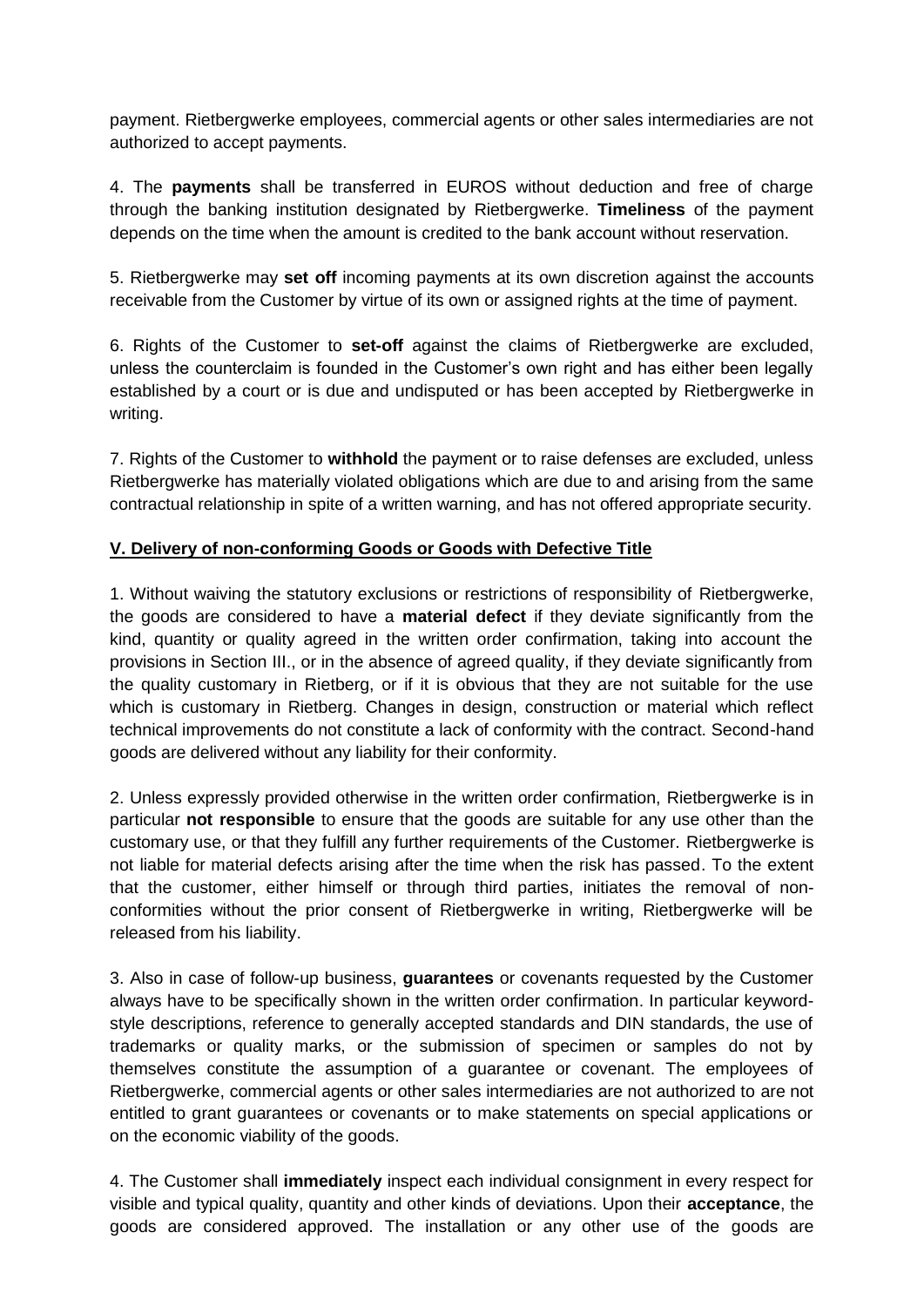considered acceptance. **Notices of defects** have to be made directly to Rietbergwerke immediately in writing and exactly stating their type and extent. The employees of Rietbergwerke, commercial agents or other sales intermediaries are not entitled to accept notices of defects or issue warranty-related statements.

5. In case of justified complaints, the Customer may request **subsequent performance** from Rietbergwerke in accordance with the statutory provisions within a reasonable period after notification of a defect. Rietbergwerke is not obligated to pay the expenses incurred for subsequent performance, if they are increased because of relocation or other modifications of the goods made after the notice of defects was sent. In case that subsequent performance definitely fails, is impossible or is not performed within a reasonable time, the Customer is entitled according to the statutory provisions to **reduce** the compensation or **withdraw** from the contract after setting a period and notice of refusal within a preclusion period of four weeks after expiry of the deadline. Notwithstanding the Customer's legal remedies, Rietbergwerke is always entitled to, as in accordance to Section III.-5, improve or replace faulty goods.

6. Subject to any written confirmed covenants to the contrary, and subject to fraudulent concealment by Rietbergwerke, the Customer does **not have any further claims** for defects. Claims for damages according to the provisions in Section VII. which are established by operation of law remain unaffected thereof.

7. Any claims of the Customer based on defects shall **fall under the statute of limitations** one year after commencement of the respective statutory limitation period. Claims for damages based on intent remain unaffected thereof. The delivery of substitute goods or repair does not lead to a recommencement of the limitation period.

#### **VI. Withdrawal**

1. In addition to the provision in Section VI., the **Customer is entitled** to withdraw from the contract, taking into account the relevant statutory provisions, if the services owed by Rietbergwerke have become impossible, Rietbergwerke is in delay with the performance of contractual principal obligations, or has otherwise breached duties established by this contract and Rietbergwerke is responsible for the delay or breach of duties according to Section VII.-1.-c). In order for a delay to be considered to exist, it is always necessary without waiving any further statutory requirements also in case of a specified delivery timeframe, to submit a separate written request directly to Rietbergwerke after the due date, to perform the service within a reasonable time.

2. Without waiving any further statutory rights, **Rietbergwerke is entitled** to withdraw from the contract without compensation if the Customer objects to the application of these General Terms and Conditions for Sales, if the opening of insolvency proceedings on the Customer's assets is applied for, if the Customer fails to fulfill material obligations owed to Rietbergwerke or third parties without stating a justifying cause, if the Customer provides inaccurate information on its creditworthiness, if Rietbergwerke without fault is not delivered itself properly or in due time, or if Rietbergwerke is no longer able to perform its service obligations for other causes with means which are acceptable taking into account its own interests and the justified interests of the Customer, which can be identified upon conclusion of the contract, and in particular the agreed consideration.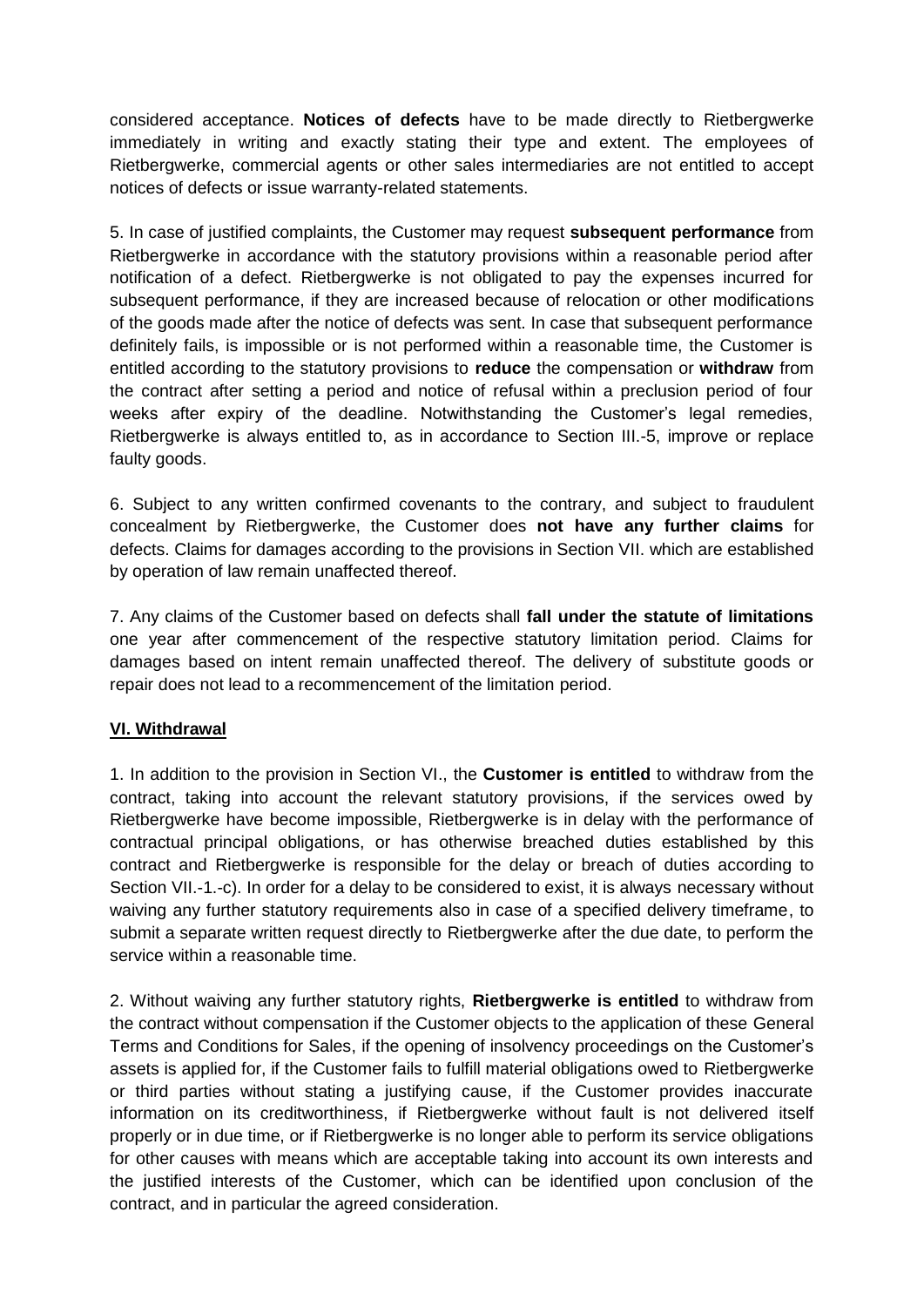#### **VII. Damages**

1. Except for the liability under the Product Liability Act for damages resulting from the culpably injury of the life, body or health, **Rietbergwerke is obligated to pay damages** within the scope of this contract and outside the contract without waiving the statutory requirements only in accordance with the provisions below. The following provisions shall also apply if any warranty obligations are violated and in case of default:

a) Compensation due to delivery of insufficient goods is excluded, if the insufficiency is not essential.

b) The Customer is primarily obligated in accordance with the provisions in Section III. to accept an offer for subsequent performance, and in accordance with the provisions in Section V and VI. to accept the **warranty-related remedies**, and may claim damages only for remaining disadvantages, but in no case instead of other legal remedies.

c) Rietbergwerke shall be liable only in case of culpable **breach** of material obligations and in case of intentional or grossly negligent breach of other **duties** owed to the Customer.

d) In case of liability, and taking into account the limits according to letter d), Rietbergwerke shall replace the proven **loss** of the Customer to the extent in which the loss was **foreseeable** for Rietbergwerke as a consequence of the breach of duty upon conclusion of the contract with regard to the occurrence and amount of the loss and could not have been avoided by the Customer. The Customer shall **inform** Rietbergwerke in writing before contract conclusion on any particular risks, risks of atypical losses and unusual amounts of loss.

e) **Rietbergwerke will not assume liability** for lost profit and non-material adverse effects. Apart from that, the **amount of compensation** based on default shall be limited to 0.5% for each completed week of default and a maximum of 5%, and based on other breaches of duty to 200% of the value of the services. This paragraph shall not apply to gross culpability of the bodies or executives.

f) Notwithstanding compliance with the statutory provisions and the provisions set forth in these General Terms and Conditions for Sales, the Customer may only claim **compensation instead of performance** after having threatened Rietbergwerke with the refusal of accepting performance, and in the absence of performance having definitely refused performance to Rietbergwerke within a reasonable time after the threat of refusing acceptance.

g) The **limitation period** for contractual claims shall also apply to extra-contractual claims of the Customer against Rietbergwerke competing with contractual claims. Provided that Rietbergwerke is not liable on account of intent or the Customer's claim has not fallen under the statute of limitations before, taking legal action for damages is subject to a **preclusion period of 6 months**, commencing with the refusal of the payment of damages.

h) The provisions above on the liability of Rietbergwerke shall also apply to statutory claims of the Customer for compensation of **wasted expenses** and for the **personal**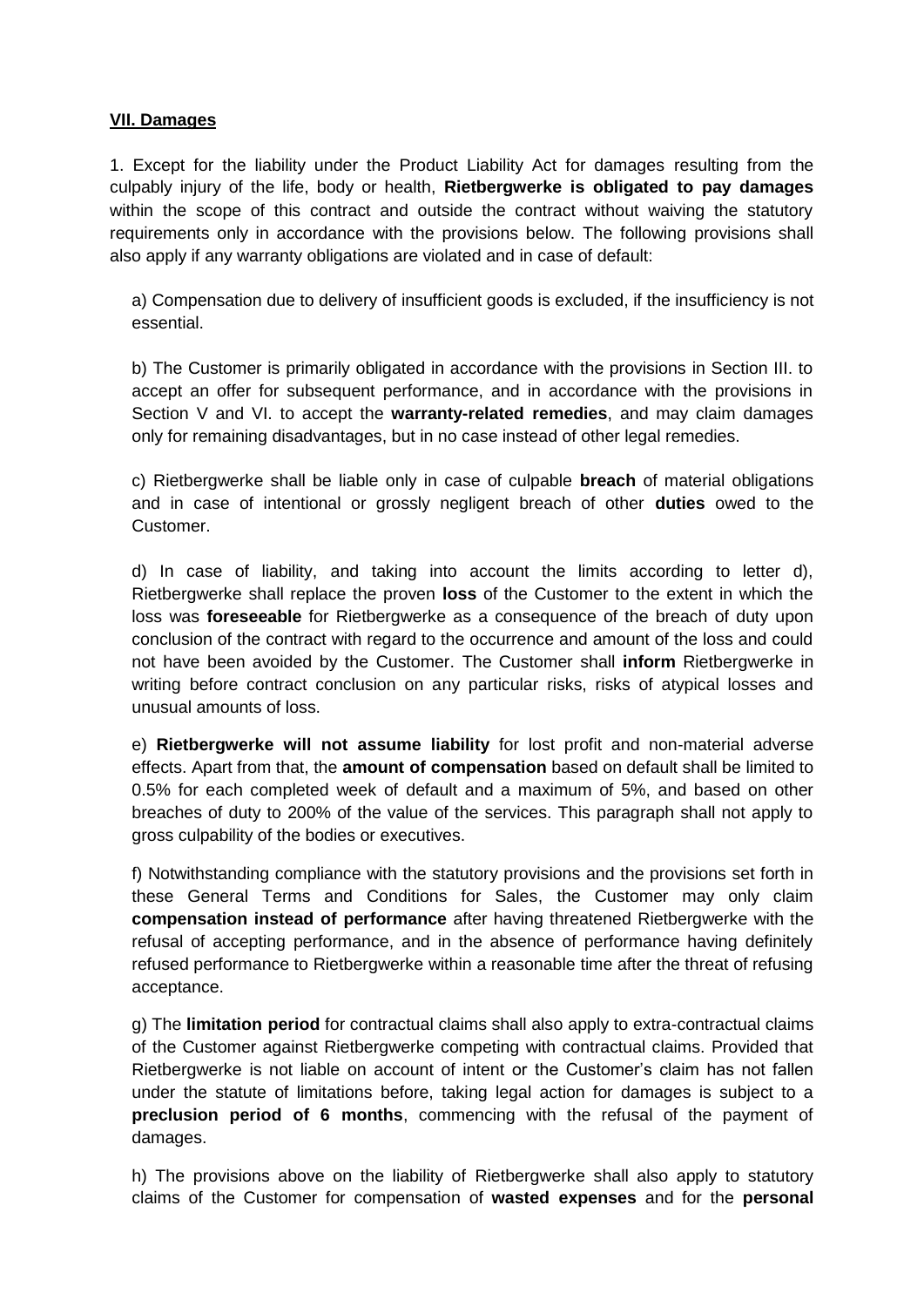**liability** of the employees, workers, staff, representatives and vicarious agents of Rietbergwerke.

2. Notwithstanding any further statutory or contractual claims of Rietbergwerke, the **Customer** is **obligated to pay damages** to Rietbergwerke as follows:

a) In case of **delayed receipt of payment**, the Customer shall reimburse the legal costs of judicial and extra-judicial litigation as well as interest of 8% above the base rate of the European Central Bank.

b) Subject to the Customer's proof that no damage or only considerably less damage was suffered, Rietbergwerke shall be entitled in case of **delayed acceptance** or in the case of a release order for delivery which was agreed upon but not made by the Customer after setting a reasonable grace period, to claim **damages at a flat rate** of 15% of the respective delivery amount without proof.

#### **VIII. Terms of Installation**

If our contractual obligations also include the installation of the goods delivered by us, this shall be subject to the following conditions:

1. The customer shall support the Rietbergwerke technicians at their own expense and shall inform them of any special safety requirements applicable in their case.

2. The customer shall provide the qualified auxiliary staff necessary for the duration of the agreed-on installation time, subject to the applicable workplace regulations.

3. The customer shall provide the electricity, water, heating etc. required for the installation. The customer shall safeguard the installation parts from theft and from any other harmful influences.

4. Rietbergwerke shall not be held liable for any delays in the installation which are not their responsibility. The agreed-on installation time shall be extended in accordance with the actual delay occurred.

5. Rietbergwerke hereby explicitly points out that the customer's day-to-day operations will usually have to be limited or ceased altogether while the installation work is performed.

Rietbergwerke shall not be held liable for any costs arising or for any loss of profit due to the aforementioned circumstances.

6. Rietbergwerke may be held liable for any culpable delays in performance. The liability amount shall be limited to 5% of the installation price.

7. Any defects related to the installation shall be governed by the applicable law. Rietbergwerke shall be notified of any obvious flaws immediately.

8. Rietbergwerke shall only be liable for any damage caused to the customer during or in connection with the installation, and for death or injury to life, limb or health in case of intent or gross negligence.

9. Should any tools or other assets of Rietbergwerke be damaged or lost during the installation through no fault of Rietbergwerke and due to inappropriate use, the customer shall be obliged to pay compensatory damages.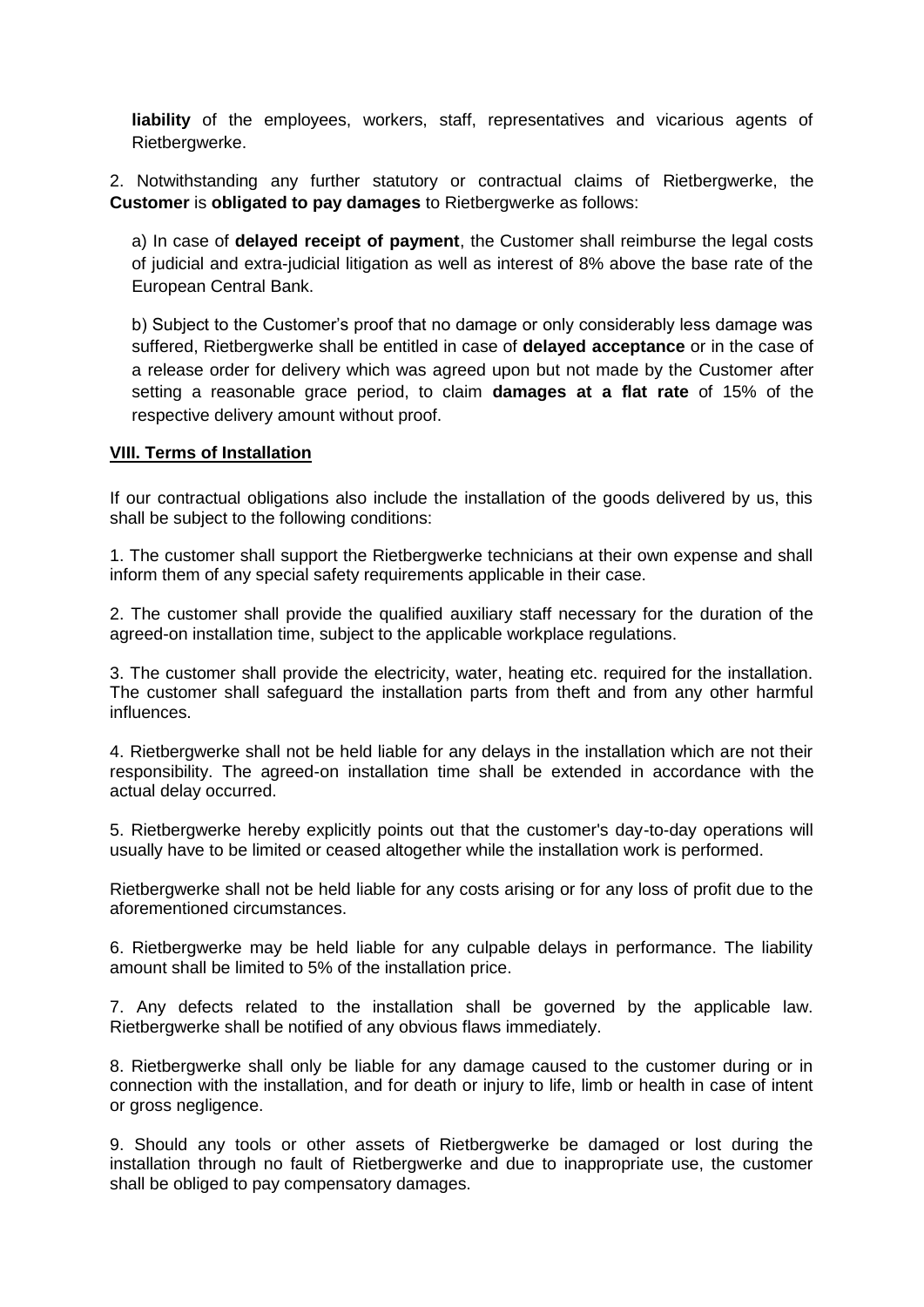10. The Construction Tendering and Contract Regulations [*Vergabe- und Vertragsordnung für Bauleistungen, VOB*] shall apply in addition to these provisions. The installation services shall in any case be subject to the VOB statutes of limitations.

# **IX. Retention of title**

1. The goods delivered shall remain the **property of Rietbergwerke** until any and all principal and subsidiary claims of Rietbergwerke against the customer, present or future, and arising for any given legal reason, have been settled in full. For current invoices, the retention of title shall secure the balance owed by the customer.

2. While the retention of title is in force, the customer shall facilitate **access** to the retained goods to Rietbergwerke staff at all times during ordinary working hours. The customer shall **insure** the retained goods against theft, damage and destruction and, at Rietbergwerke's request, store the goods separately or isolate them in an appropriate manner, clearly **label** them as property of Rietbergwerke and take any required measures associated with **comprehensively guaranteeing the retention of title**. As a precaution, the customer hereby assigns any and all claims accrued against the insurance in full and irrevocably to Rietbergwerke; Rietbergwerke hereby accepts the assignment.

3. While the retention of title is in force, the customer shall **notify** Rietbergwerke in writing immediately should a third party assert any claims or rights to the retained goods or any claims assigned to Rietbergwerke in accordance with the regulations pertinent to the retention of title. The customer shall furthermore support Rietbergwerke in pursuing their interests without consideration. Should a **third party** acquire any rights to the retained goods while the retention of title is in force, any claims of the customer against the third party including any pertinent rights are hereby irrevocably assigned to Rietbergwerke as a security measure; Rietbergwerke hereby accepts the assignment.

4. The customer may only **sell** the retained goods within the scope of ordinary business and provided they are not in arrears with their payments. The customer shall not be entitled to any other dispositions (e.g. transfers for security purposes or pledges). As a security measure, the customer shall assign any and all **claims against their buyer** arising from selling the retained goods to Rietbergwerke in full and irrevocably, including any subsidiary rights. Should the customer include any claims arising from selling the retained goods in a **current account relationship** with the buyer, they shall assign any current account receivables after balancing to Rietbergwerke in full and irrevocably as a security measure; Rietbergwerke hereby accepts the assignments.

5. The Customer remains entitled to **collect** the claims assigned to Rietbergwerke on **a trust basis** on behalf of Rietbergwerke, provided that it is not in delay with its payments. The Customer is not entitled to assign the claims to third parties. The Customer shall record any incoming payments separately and immediately pass them on to Rietbergwerke until the secured claims of Rietbergwerke are fully satisfied. If payment is effected by transfer to the Customer's credit institution, the Customer herewith irrevocably assigns the claims it is entitled to against its credit institution to Rietbergwerke. If the Customer receives **bills of exchange** to settle the claims against third parties, it herewith irrevocably assigns the claims it is entitled to against its credit institution in case of discounting the bill of exchange to Rietbergwerke.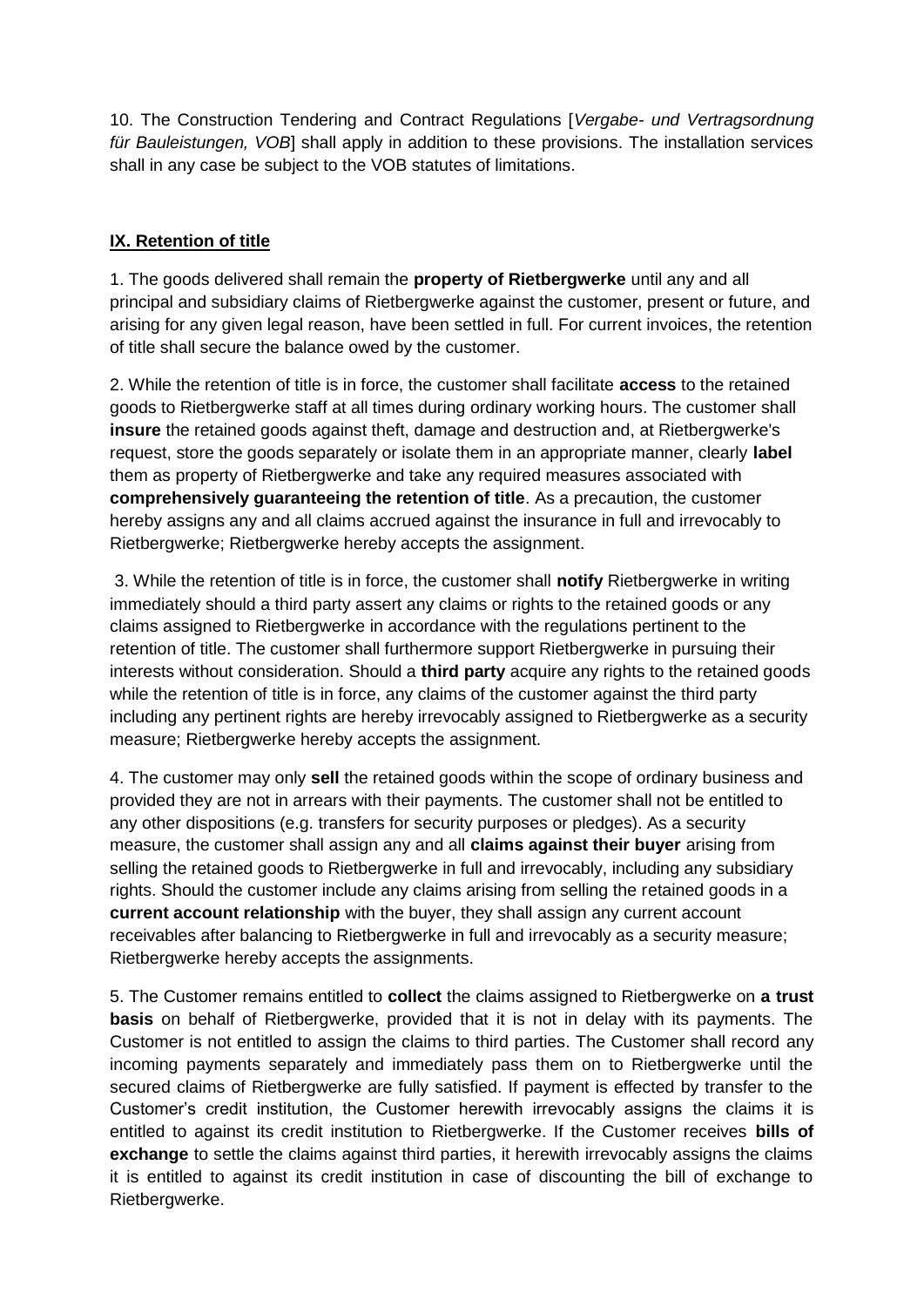6. Rietbergwerke shall **handle and process** the goods as manufacturer within the meaning of Article 950 of the German Civil Code [*Bundesgesetzbuch, BGB*] without incurring any obligation on the part of Rietbergwerke. Should the goods delivered be **mixed, blended or connected** in a way that legally terminates the ownership of Rietbergwerke, the customer hereby transfers their right of full or partial ownership to the new item to Rietbergwerke in advance and shall store the item in question for Rietbergwerke without consideration and on a trust basis.

7. If necessary, the customer shall consult with Rietbergwerke as to what extent the goods are still subject to a retention of title. Rietbergwerke shall not be required to quantify the extent of the retention of title upon payment without being requested to do so. Should the customer still be in possession of any retained goods not yet paid for in full, Rietbergwerke shall **release goods** upon the customer's request, provided the invoice amount for the goods exceeds the amount of the open claims by over 20% and provided there are no outstanding preferential rights to the goods in favour of Rietbergwerke. This shall apply if claims against third parties have replaced the retained goods and provided these claims are asserted by Rietbergwerke on their own behalf. Furthermore, Rietbergwerke shall release securities upon the customer's request, provided the market price of the securities exceeds the value of the secured receivables by more than 50% plus the VAT applicable for the utilization.

8. If any not fully paid under retention goods are still in the custody of the Customer and the opening of insolvency proceedings on the Customer's assets is applied for, or the Customer fails to fulfill its obligations owed to Rietbergwerke or third parties without stating a justifying cause, Rietbergwerke may **revoke the Customer's right to ownership** and demand the surrender of the goods without cancellation of the contract. Rietbergwerke is not entitled to demand surrender if the insolvency administrator decides to perform the contract and the price of the goods have been paid.

9. In case of withdrawal from the contract, in particular for delayed payment of the Customer, Rietbergwerke is entitled to **sell** the goods **in the open market** and satisfy its claims from the proceeds. Notwithstanding any other rights which Rietbergwerke is entitled to, the Customer is obligated to reimburse Rietbergwerke for the **expenses** of contract conclusion, for contract execution so far and dissolution of the contract, as well as the costs for the return of the goods, and pay a **user charge** of 1% of the value of the goods for each commenced month since the risk has passed.

## **X. Other provisions**

1. To comply with the **written form**, it is neither required to sign documents with one's own name nor with an electronic signature. Notifications by telex or e-mail comply with the written form as well as other forms of text, without it being required that the end of the statement is particularly identified as such.

2. Rietbergwerke shall **process the data** about the Customer obtained in connection with the business relationship as defined in the Federal Data Protection Act.

3. Without Rietbergwerke waiving any further rights, the Customer shall indemnify Rietbergwerke without restriction against all claims of third parties which are asserted against Rietbergwerke on the basis of **product liability** or other provisions, to the extent that the liability is based on circumstances which are established by the Customer or other third parties without the express written consent of Rietbergwerke, such as the presentation of the